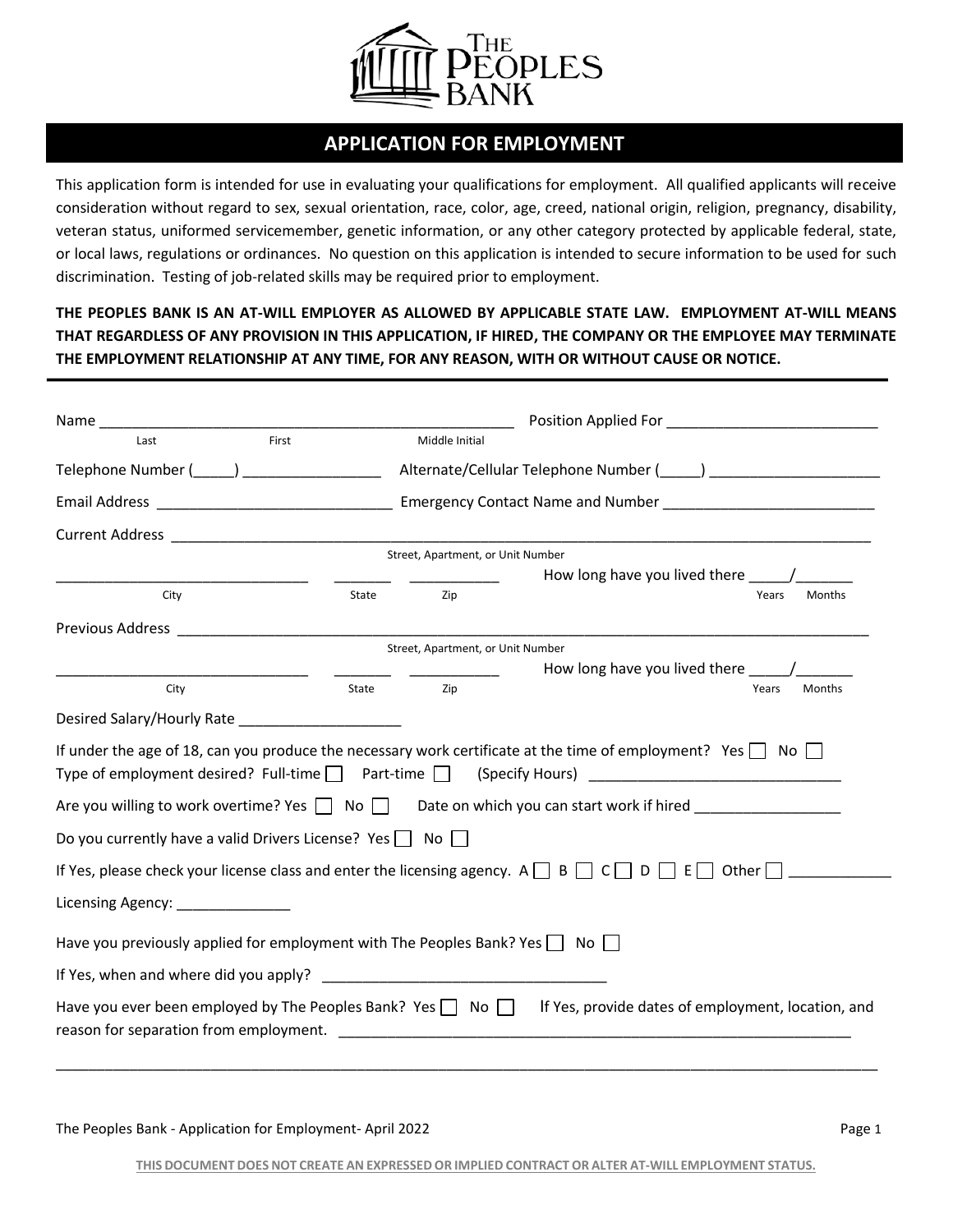

#### **INSTRUCTIONS FOR ANSWERING THE NEXT TWO QUESTIONS**

Do not include convictions that were sealed, eradicated, erased, annulled by a court, or expunged, or convictions that resulted in referral to a diversion program.

| Within the past 7 years, have you plead guilty or no contest to, or been convicted of any criminal offense related to the |
|---------------------------------------------------------------------------------------------------------------------------|
| position of which you are applying, other than the applicable exceptions listed above? Yes $\Box$ No $\Box$               |

Have you ever been arrested for any matters related to the position of which you are applying, for which you currently are out on bail or on your own recognizance pending trial? Yes  $\Box$  No  $\Box$ 

**CRIMINAL OFFENSES ONLY:** If you answered Yes, to either of the above two questions, please provide the date(s) and explain in accordance with the above instructions so that individual circumstances can be considered.

\_\_\_\_\_\_\_\_\_\_\_\_\_\_\_\_\_\_\_\_\_\_\_\_\_\_\_\_\_\_\_\_\_\_\_\_\_\_\_\_\_\_\_\_\_\_\_\_\_\_\_\_\_\_\_\_\_\_\_\_\_\_\_\_\_\_\_\_\_\_\_\_\_\_\_\_\_\_\_\_\_\_\_\_\_\_\_\_\_\_\_\_\_\_\_\_\_\_\_\_\_\_\_ \_\_\_\_\_\_\_\_\_\_\_\_\_\_\_\_\_\_\_\_\_\_\_\_\_\_\_\_\_\_\_\_\_\_\_\_\_\_\_\_\_\_\_\_\_\_\_\_\_\_\_\_\_\_\_\_\_\_\_\_\_\_\_\_\_\_\_\_\_\_\_\_\_\_\_\_\_\_\_\_\_\_\_\_\_\_\_\_\_\_\_\_\_\_\_\_\_\_\_\_\_\_\_

*Criminal convictions or arrests will not automatically disqualify an applicant from a particular job. The Peoples Bank will consider the nature of the crime, its seriousness, the substantial relation to the position's functions and qualifications, the number of occurrences, the applicant's age at the time of the crime, the time elapsed since the crime, the applicant's entire work and educational history, employment references and recommendations, and the business necessity of any exclusion when required by law.*

List all certifications or special technical skills that you feel qualify you for the job for which you are applying (For example, computer programming/language, software, equipment operation, etc.)

\_\_\_\_\_\_\_\_\_\_\_\_\_\_\_\_\_\_\_\_\_\_\_\_\_\_\_\_\_\_\_\_\_\_\_\_\_\_\_\_\_\_\_\_\_\_\_\_\_\_\_\_\_\_\_\_\_\_\_\_\_\_\_\_\_\_\_\_\_\_\_\_\_\_\_\_\_\_\_\_\_\_\_\_\_\_\_\_\_\_\_\_\_\_\_\_\_\_\_\_\_\_\_ \_\_\_\_\_\_\_\_\_\_\_\_\_\_\_\_\_\_\_\_\_\_\_\_\_\_\_\_\_\_\_\_\_\_\_\_\_\_\_\_\_\_\_\_\_\_\_\_\_\_\_\_\_\_\_\_\_\_\_\_\_\_\_\_\_\_\_\_\_\_\_\_\_\_\_\_\_\_\_\_\_\_\_\_\_\_\_\_\_\_\_\_\_\_\_\_\_\_\_\_\_\_\_

| <b>Education</b>                                | <b>School Name and Location</b><br>(Address, City, and State) | <b>Course of</b><br><b>Study</b> | Graduate? | # of Years<br><b>Completed</b> | Degree/Major |
|-------------------------------------------------|---------------------------------------------------------------|----------------------------------|-----------|--------------------------------|--------------|
| High School                                     |                                                               |                                  |           |                                |              |
| College                                         |                                                               |                                  |           |                                |              |
| Business/Technical/<br>Trade or Post<br>College |                                                               |                                  |           |                                |              |

Honors Received

If applicable, list below any other names by which you have been known which may be necessary to allow us to confirm your work and educational record. For example, change of name, use of an assumed name, nickname, etc.

\_\_\_\_\_\_\_\_\_\_\_\_\_\_\_\_\_\_\_\_\_\_\_\_\_\_\_\_\_\_\_\_\_\_\_\_\_\_\_\_\_\_\_\_\_\_\_\_\_\_\_\_\_\_\_\_\_\_\_\_\_\_\_\_\_\_\_\_\_\_\_\_\_\_\_\_\_\_\_\_\_\_\_\_\_\_\_\_\_\_\_\_\_\_\_\_\_\_

\_\_\_\_\_\_\_\_\_\_\_\_\_\_\_\_\_\_\_\_\_\_\_\_\_\_\_\_\_\_\_\_\_\_\_\_\_\_\_\_\_\_\_\_\_\_\_\_\_\_\_\_\_\_\_\_\_\_\_\_\_\_\_\_\_\_\_\_\_\_\_\_\_\_\_\_\_\_\_\_\_\_\_\_\_\_\_\_\_\_\_\_\_\_\_\_\_\_

| The Peoples Bank - Application for Employment-April 2022 | Page 2 |
|----------------------------------------------------------|--------|
|----------------------------------------------------------|--------|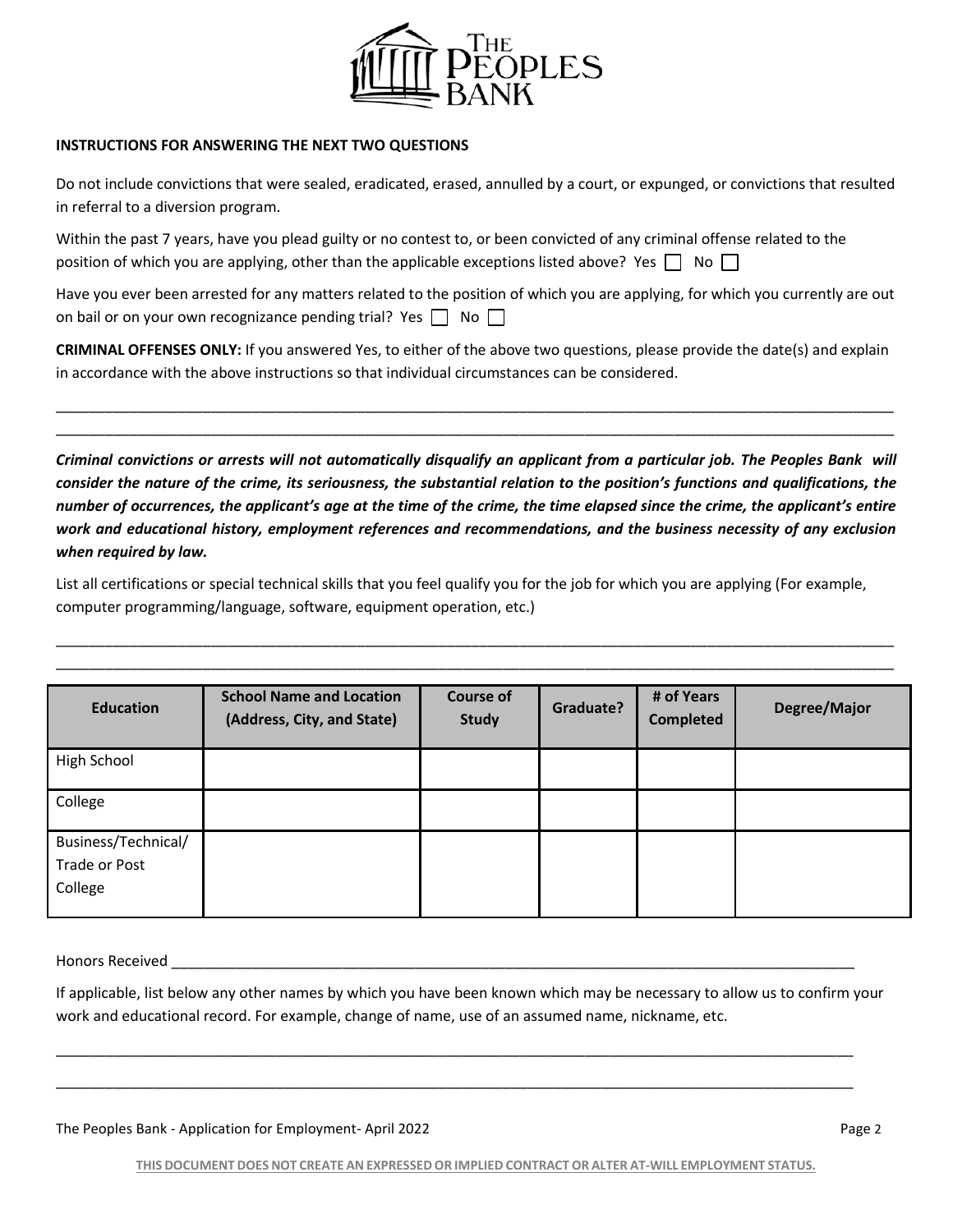

## **WORK EXPERIENCE**

Please list the names of your present and/or previous employers in chronological order with most current or last employer listed first. Account for all periods of time including any period of unemployment. If self-employed, supply operating name and business references. You may include any verifiable work performed on a volunteer basis, internships, or military service. Failure to completely respond to each inquiry may disqualify you for consideration from employment.

#### **Employer:**

| Name                                                      | Address                                                                                                                                                                                                                              | <b>Type of Business</b> |
|-----------------------------------------------------------|--------------------------------------------------------------------------------------------------------------------------------------------------------------------------------------------------------------------------------------|-------------------------|
| Telephone (_______) ______________________                | Dates Employed                                                                                                                                                                                                                       | $From$ To To            |
|                                                           |                                                                                                                                                                                                                                      |                         |
|                                                           |                                                                                                                                                                                                                                      |                         |
|                                                           | Reason for Leaving <b>contained a set of the contract of the contract of the contract of the contract of the contract of the contract of the contract of the contract of the contract of the contract of the contract of the con</b> |                         |
|                                                           |                                                                                                                                                                                                                                      |                         |
|                                                           | How much notice did you give when resigning? If no notice provided, explain. The manuscription of the manuscription                                                                                                                  |                         |
| Employer:                                                 |                                                                                                                                                                                                                                      |                         |
| Name<br>Telephone (_______) _____________________         | Address<br>Dates Employed                                                                                                                                                                                                            | Type of Business        |
|                                                           |                                                                                                                                                                                                                                      |                         |
|                                                           |                                                                                                                                                                                                                                      |                         |
|                                                           |                                                                                                                                                                                                                                      |                         |
|                                                           | What will this employer say was the reason your employment was terminated? The manuscription of the control of                                                                                                                       |                         |
|                                                           | How much notice did you give when resigning? If no notice provided, explain. The manuscription of the manuscription                                                                                                                  |                         |
| Employer:                                                 |                                                                                                                                                                                                                                      |                         |
| Name                                                      | Address                                                                                                                                                                                                                              | Type of Business        |
|                                                           | Dates Employed<br>From _____________                                                                                                                                                                                                 |                         |
| Job Title _______________________                         | Duties and the contract of the contract of the contract of the contract of the contract of the contract of the                                                                                                                       |                         |
|                                                           |                                                                                                                                                                                                                                      |                         |
|                                                           |                                                                                                                                                                                                                                      |                         |
|                                                           | What will this employer say was the reason your employment was terminated?                                                                                                                                                           |                         |
| The Peoples Bank - Application for Employment- April 2022 |                                                                                                                                                                                                                                      | Page 3                  |

**THIS DOCUMENT DOES NOT CREATE AN EXPRESSED OR IMPLIED CONTRACT OR ALTER AT-WILL EMPLOYMENT STATUS.**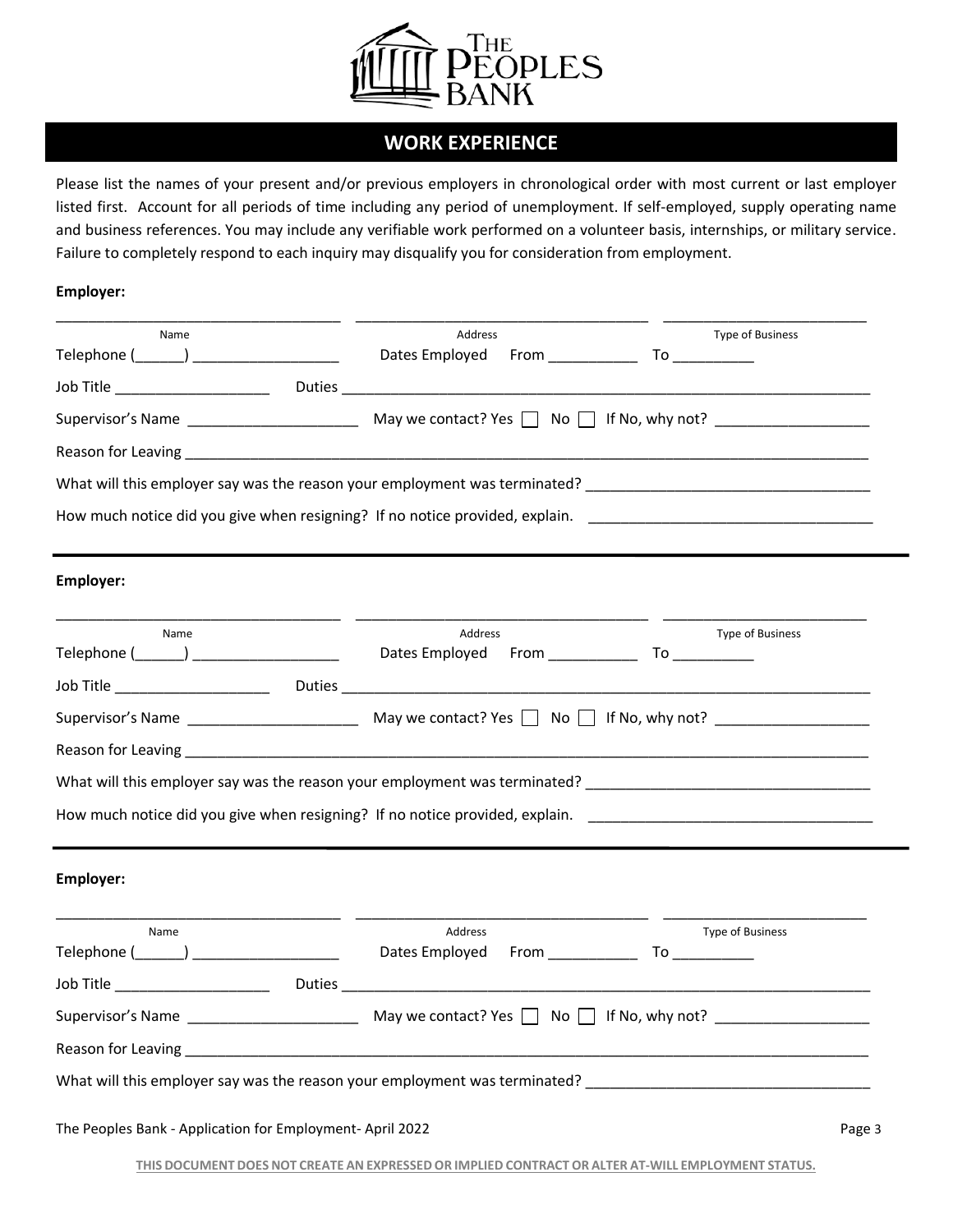

| How much notice did you give when resigning? If no notice provided, explain. |  |  |
|------------------------------------------------------------------------------|--|--|
|------------------------------------------------------------------------------|--|--|

\_\_\_\_\_\_\_\_\_\_\_\_\_\_\_\_\_\_\_\_\_\_\_\_\_\_\_\_\_\_\_\_\_\_\_\_\_\_\_\_\_\_\_\_\_\_\_\_\_\_\_\_\_\_\_\_\_\_\_\_\_\_\_\_\_\_\_\_\_\_\_\_\_\_\_\_\_\_\_\_\_\_\_\_\_\_\_\_\_\_\_\_\_\_\_\_\_\_\_\_\_\_\_

Please explain fully all gaps in your employment history in excess of one (1) month.

| Have you ever been terminated or asked to resign from any job? Yes $\vert$   No $\vert$                     |  |
|-------------------------------------------------------------------------------------------------------------|--|
| Has your employment ever been terminated by mutual agreement? Yes $\Box$ No $\Box$                          |  |
| Have you ever been given the choice to resign rather than be terminated? Yes $\vert$   No                   |  |
| If you answered Yes to any of the above three questions, please explain the circumstances of each occasion. |  |

\_\_\_\_\_\_\_\_\_\_\_\_\_\_\_\_\_\_\_\_\_\_\_\_\_\_\_\_\_\_\_\_\_\_\_\_\_\_\_\_\_\_\_\_\_\_\_\_\_\_\_\_\_\_\_\_\_\_\_\_\_\_\_\_\_\_\_\_\_\_\_\_\_\_\_\_\_\_\_\_\_\_\_\_\_\_\_\_\_\_\_\_\_\_\_\_\_\_\_\_\_\_\_

\_\_\_\_\_\_\_\_\_\_\_\_\_\_\_\_\_\_\_\_\_\_\_\_\_\_\_\_\_\_\_\_\_\_\_\_\_\_\_\_\_\_\_\_\_\_\_\_\_\_\_\_\_\_\_\_\_\_\_\_\_\_\_\_\_\_\_\_\_\_\_\_\_\_\_\_\_\_\_\_\_\_\_\_\_\_\_\_\_\_\_\_\_\_\_\_\_\_\_\_\_\_\_

#### **REFERENCES**

Please list the names of additional **work-related references** we may contact. Individuals with no prior work experience may list school or volunteer-related references.

| <b>NAME</b> | <b>POSITION</b> | <b>COMPANY</b> | <b>WORK RELATIONSHIP</b><br>(Supervisor, Co-Worker) | <b>TELEPHONE/EMAIL</b> |
|-------------|-----------------|----------------|-----------------------------------------------------|------------------------|
|             |                 |                |                                                     |                        |
|             |                 |                |                                                     |                        |
|             |                 |                |                                                     |                        |

### **APPLICANT CERTIFICATION**

I certify that all the information on this application, my résumé, or any supporting documents I may present during any interview is and will be complete and accurate to the best of my knowledge. I understand that any falsification, misrepresentation, or omission of any information may result in disqualification from consideration for employment or, if employed, disciplinary action, up to and including immediate termination.

**THE PEOPLES BANK IS AN AT-WILL EMPLOYER AS ALLOWED BY APPLICABLE STATE LAW. THIS MEANS THAT REGARDLESS OF ANY PROVISION IN THIS APPLICATION, IF HIRED, THE BANK OR I MAY TERMINATE THE EMPLOYMENT RELATIONSHIP AT ANY TIME, FOR ANY REASON, WITH OR WITHOUT CAUSE OR NOTICE. NOTHING IN THIS APPLICATION OR IN ANY DOCUMENT OR STATEMENT, WRITTEN OR ORAL, SHALL LIMIT THE RIGHT TO TERMINATE EMPLOYMENT AT-WILL. NO OFFICER, EMPLOYEE OR REPRESENTATIVE OF THE BANK IS AUTHORIZED TO ENTER INTO AN AGREEMENT—EXPRESS OR IMPLIED—WITH ME OR ANY APPLICANT FOR EMPLOYMENT FOR A SPECIFIED PERIOD OF TIME UNLESS SUCH AN AGREEMENT IS IN A WRITTEN CONTRACT SIGNED BY THE PRESIDENT OF THE BANK.**